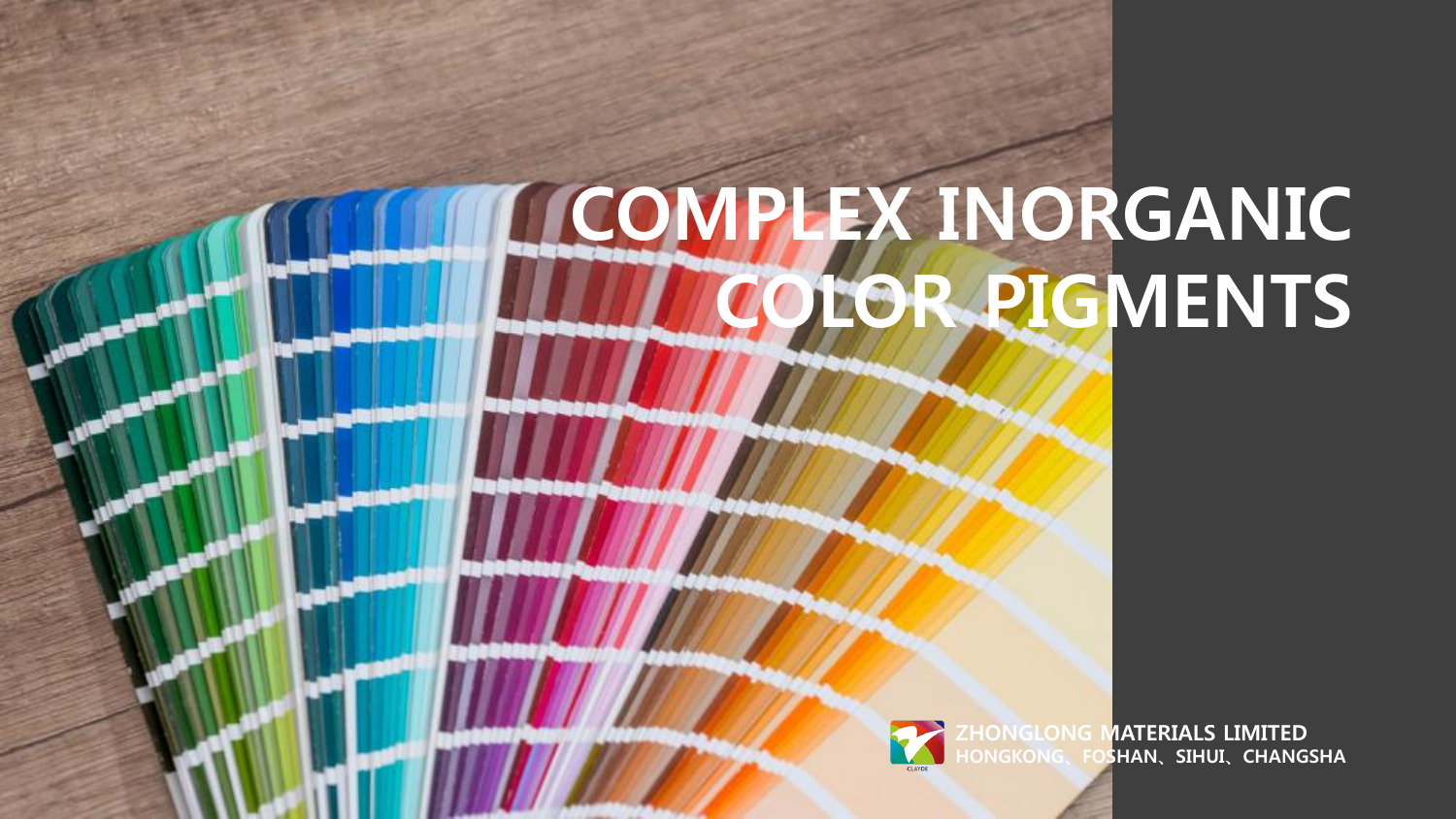

|                                                                   |                                                            | Ľ<br>I<br>ł                      |
|-------------------------------------------------------------------|------------------------------------------------------------|----------------------------------|
| <b>Blue 2501K</b><br><b>Pigment Blue 28</b><br><b>Cobalt Blue</b> | <b>Blue 2501K</b><br>Pigment Blue 28<br><b>Cobalt Blue</b> | $\overline{1}$<br>$\ddot{\cdot}$ |
| <b>Masstone</b>                                                   | Tint $(1:3)$                                               |                                  |

| <b>Color Shade</b>              |   | <b>Reddish Blue</b>                                                             |  |
|---------------------------------|---|---------------------------------------------------------------------------------|--|
| <b>Dispersion</b>               |   | Good                                                                            |  |
| <b>Dimensional</b><br>Stability | ÷ | No Warping, No Shrinkage                                                        |  |
| <b>Heat Stability</b>           |   | $\frac{1}{2}$ > 500 °C                                                          |  |
| <b>Light Fastness</b>           |   | : 8 (Blue wool scale)                                                           |  |
| <b>Weathering Fastness</b>      |   | $: 5$ (Grey scale)                                                              |  |
| <b>Acid Fastness</b>            |   | : 5                                                                             |  |
| <b>Alkali Fastness</b>          |   | $\therefore$ 5                                                                  |  |
| <b>Solvent Fastness</b>         |   | : 5                                                                             |  |
| Recommended                     |   | Durable exterior applications,<br>coatings, inks, plastics and<br>constructions |  |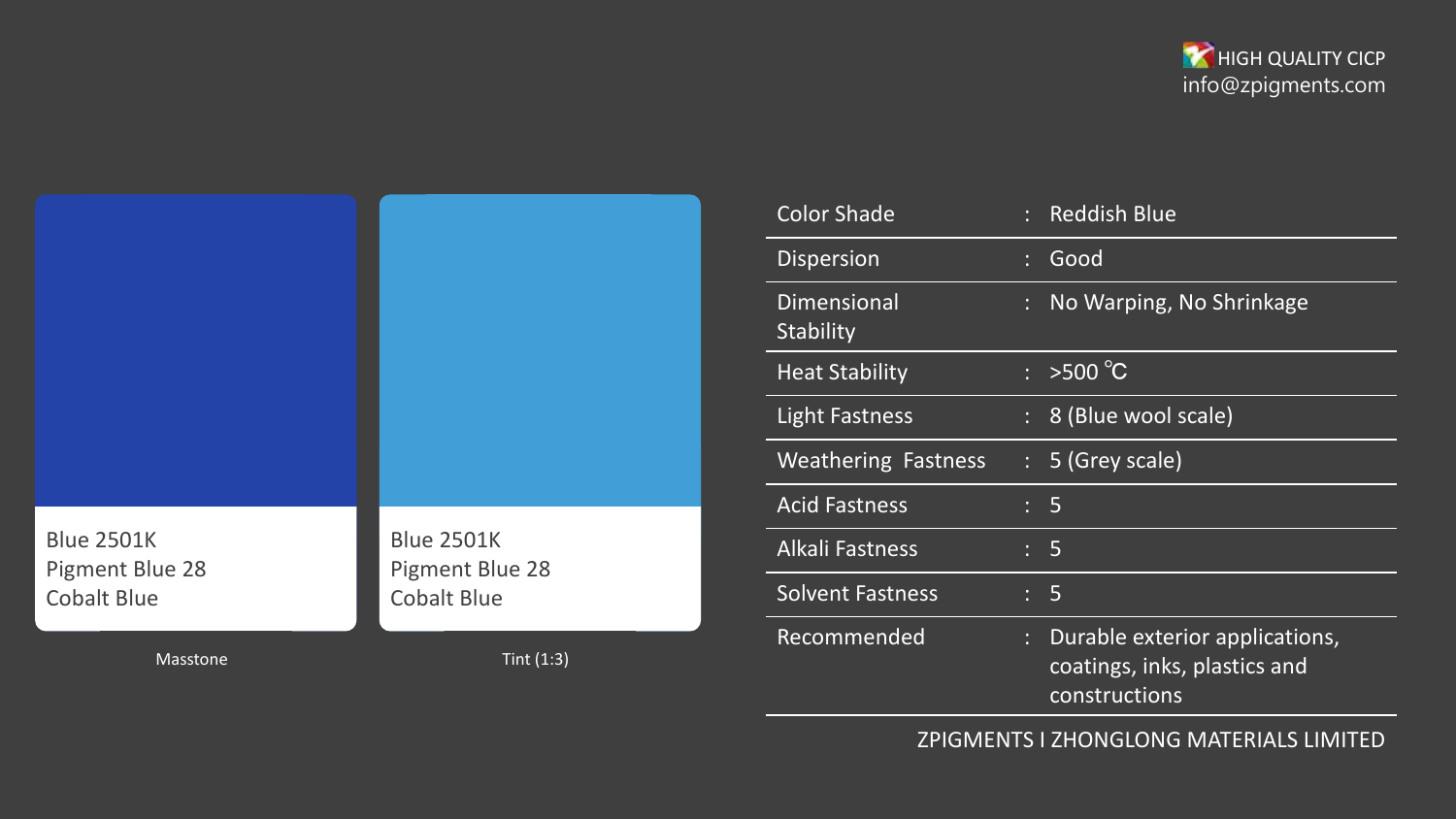

|                                                                   |                                                            | ľ<br>$\overline{\mathsf{I}}$<br>$\prime$   |
|-------------------------------------------------------------------|------------------------------------------------------------|--------------------------------------------|
| <b>Blue 2503K</b><br><b>Pigment Blue 28</b><br><b>Cobalt Blue</b> | <b>Blue 2503K</b><br>Pigment Blue 28<br><b>Cobalt Blue</b> | $\overline{\phantom{a}}$<br>$\ddot{\cdot}$ |
| Masstone                                                          | Tint $(1:3)$                                               |                                            |

| <b>Color Shade</b>              |   | <b>Reddish Blue</b>                                                             |  |
|---------------------------------|---|---------------------------------------------------------------------------------|--|
| <b>Dispersion</b>               |   | Good                                                                            |  |
| <b>Dimensional</b><br>Stability |   | No Warping, No Shrinkage                                                        |  |
| <b>Heat Stability</b>           | ÷ | $>500^{\circ}C$                                                                 |  |
| <b>Light Fastness</b>           |   | : 8 (Blue wool scale)                                                           |  |
| <b>Weathering Fastness</b>      |   | $: 5$ (Grey scale)                                                              |  |
| <b>Acid Fastness</b>            |   | $\therefore$ 5                                                                  |  |
| <b>Alkali Fastness</b>          |   | $\therefore$ 5                                                                  |  |
| <b>Solvent Fastness</b>         |   | $\therefore$ 5                                                                  |  |
| Recommended                     | ÷ | Durable exterior applications,<br>coatings, inks, plastics and<br>constructions |  |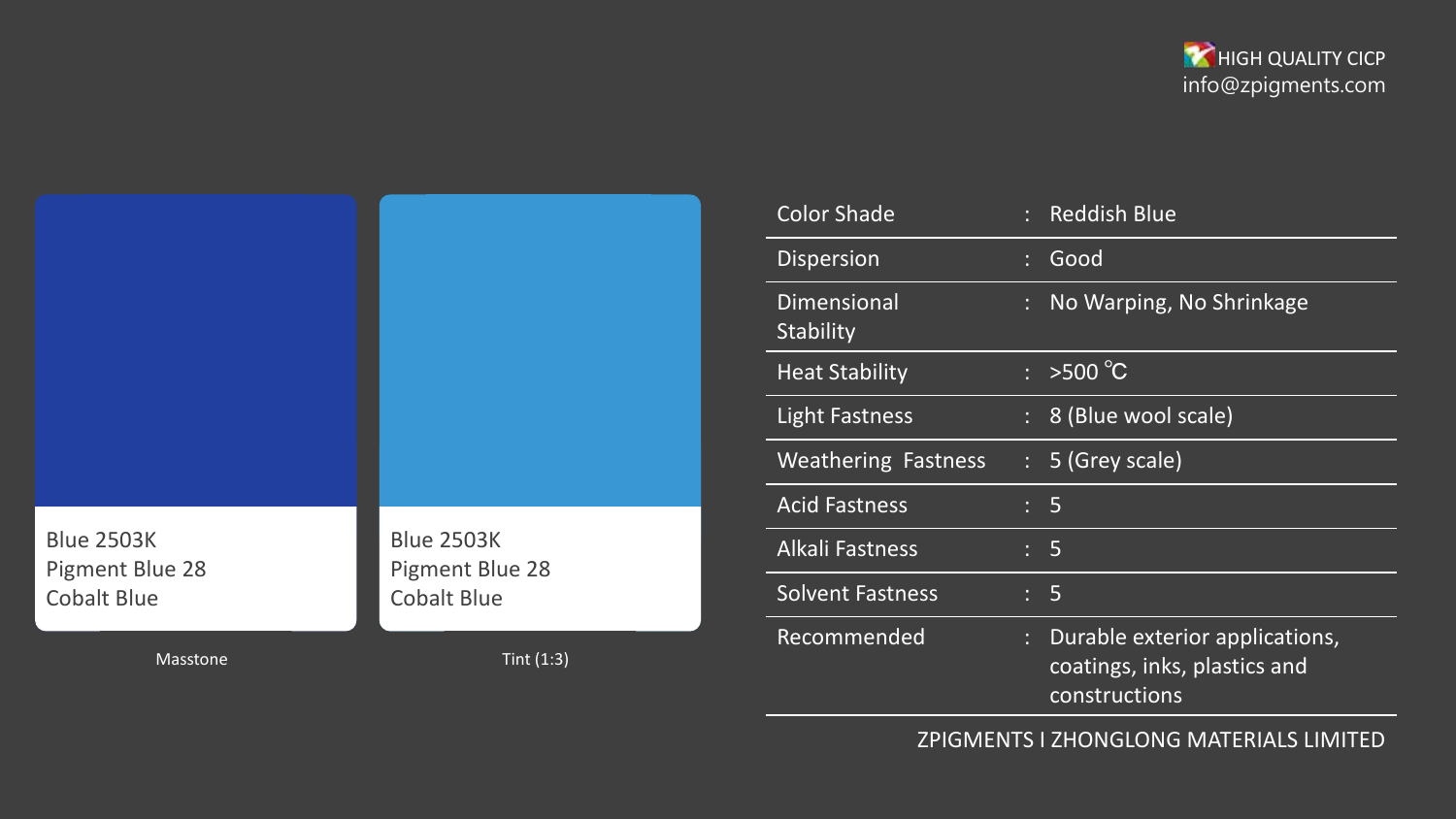

| <b>Blue 2511K</b><br>Pigment Blue 36<br><b>Cobalt Blue</b> | <b>Blue 2511K</b><br>Pigment Blue 36<br><b>Cobalt Blue</b> |  |
|------------------------------------------------------------|------------------------------------------------------------|--|
| Masstone                                                   | Tint $(1:3)$                                               |  |

| <b>Color Shade</b>              |                           | <b>Greenish Blue</b>                                                            |  |
|---------------------------------|---------------------------|---------------------------------------------------------------------------------|--|
| <b>Dispersion</b>               |                           | Good                                                                            |  |
| <b>Dimensional</b><br>Stability |                           | No Warping, No Shrinkage                                                        |  |
| <b>Heat Stability</b>           | $\mathbb{R}^{\mathbb{Z}}$ | $>500^{\circ}$ C                                                                |  |
| <b>Light Fastness</b>           |                           | : 8 (Blue wool scale)                                                           |  |
| <b>Weathering Fastness</b>      |                           | $: 5$ (Grey scale)                                                              |  |
| <b>Acid Fastness</b>            |                           | : 5                                                                             |  |
| <b>Alkali Fastness</b>          |                           | : 5                                                                             |  |
| <b>Solvent Fastness</b>         |                           | : 5                                                                             |  |
| Recommended                     | t                         | Durable exterior applications,<br>coatings, inks, plastics and<br>constructions |  |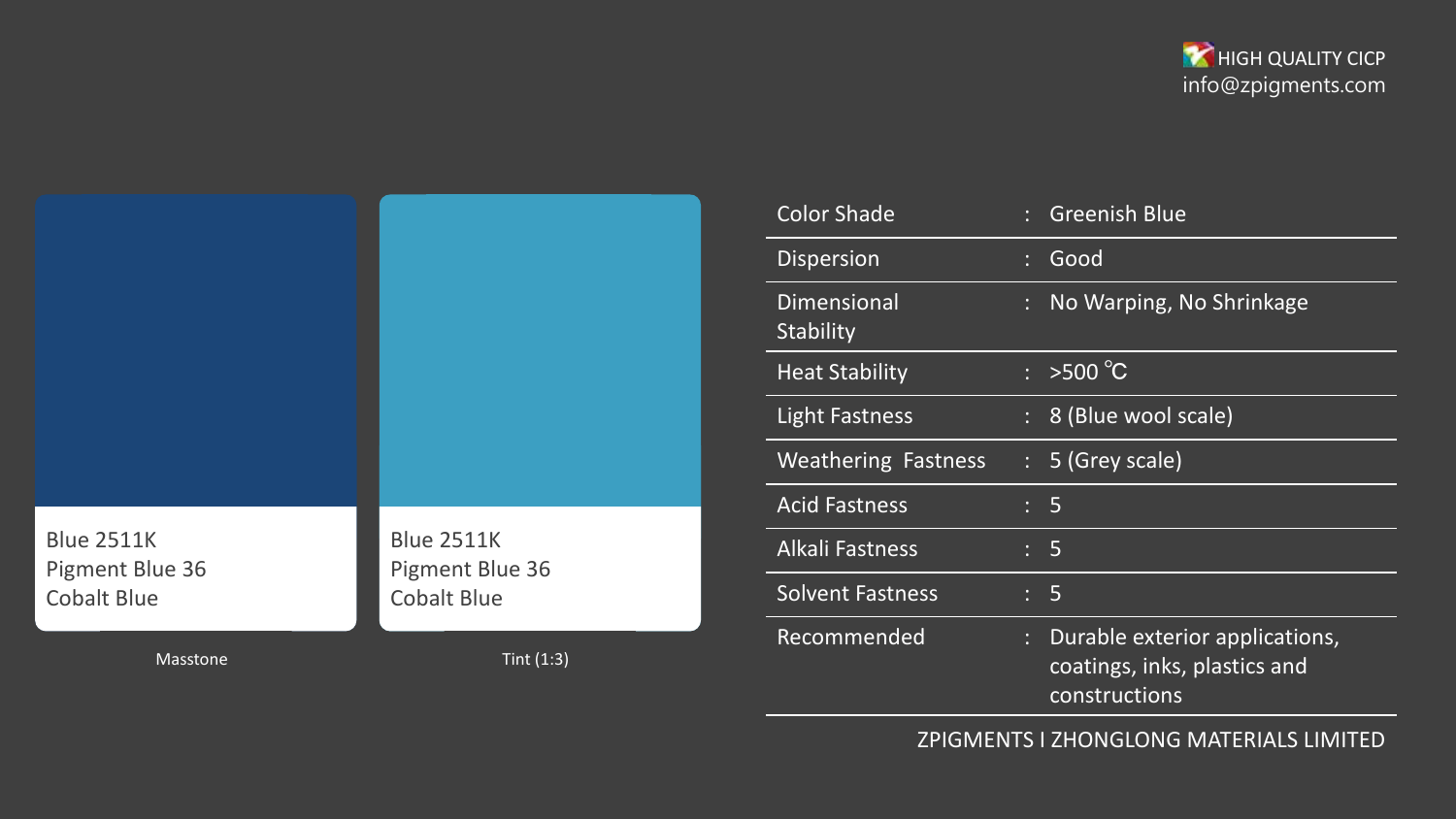

|                                 |                                        | C <sub>C</sub>         |
|---------------------------------|----------------------------------------|------------------------|
|                                 |                                        | Di:                    |
|                                 |                                        | Di                     |
|                                 |                                        | Sta                    |
|                                 |                                        | He                     |
|                                 |                                        | Lig                    |
|                                 |                                        | W                      |
|                                 |                                        | Ac                     |
| Green 2601K<br>Pigment Green 50 | Green 2601K<br><b>Pigment Green 50</b> | $\overline{A}$         |
| <b>Cobalt Green</b>             | <b>Cobalt Green</b>                    | $\mathsf{S}\mathsf{O}$ |
|                                 |                                        |                        |
| Masstone                        | Tint $(1:3)$                           | Re                     |

| <b>Color Shade</b>              |   | <b>Yellowish Green</b>                                                          |  |
|---------------------------------|---|---------------------------------------------------------------------------------|--|
| <b>Dispersion</b>               |   | Good                                                                            |  |
| <b>Dimensional</b><br>Stability |   | No Warping, No Shrinkage                                                        |  |
| <b>Heat Stability</b>           | ÷ | $>500^{\circ}C$                                                                 |  |
| <b>Light Fastness</b>           |   | 8 (Blue wool scale)                                                             |  |
| <b>Weathering Fastness</b>      |   | $: 5$ (Grey scale)                                                              |  |
| <b>Acid Fastness</b>            |   | $\therefore$ 5                                                                  |  |
| <b>Alkali Fastness</b>          |   | $\therefore$ 5                                                                  |  |
| <b>Solvent Fastness</b>         |   | : 5                                                                             |  |
| Recommended                     |   | Durable exterior applications,<br>coatings, inks, plastics and<br>constructions |  |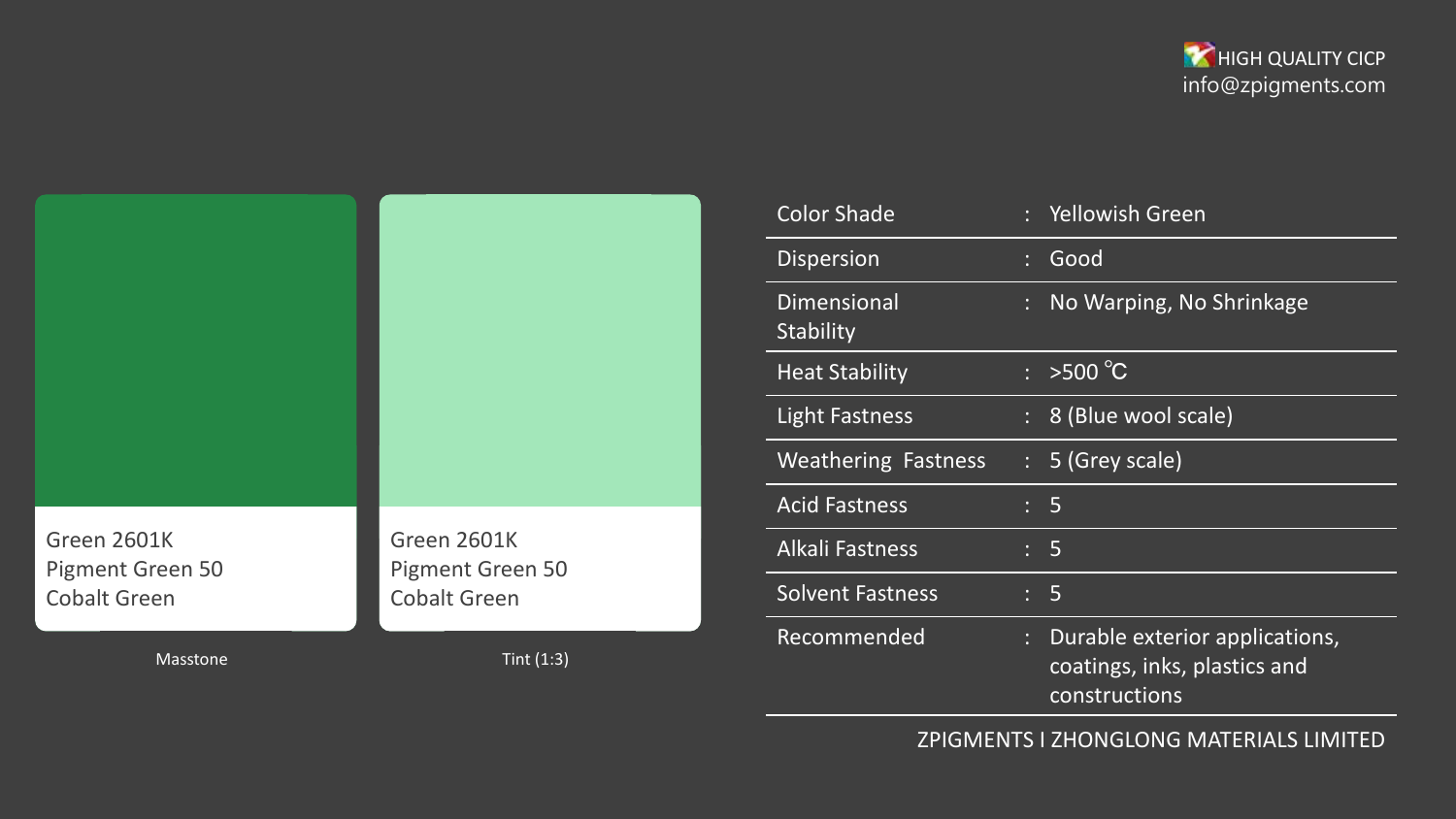

|                                 |                                 | C <sub>C</sub>         |
|---------------------------------|---------------------------------|------------------------|
|                                 |                                 | Di:                    |
|                                 |                                 | $\overline{Di}$        |
|                                 |                                 | Sta                    |
|                                 |                                 | He                     |
|                                 |                                 | Lig                    |
|                                 |                                 | W                      |
|                                 |                                 | Ac                     |
| Green 2604K<br>Pigment Green 50 | Green 2604K<br>Pigment Green 50 | $\overline{A}$         |
| <b>Cobalt Green</b>             | <b>Cobalt Green</b>             | $\mathsf{S}\mathsf{O}$ |
|                                 |                                 |                        |
| Masstone                        | Tint $(1:3)$                    | Re                     |

| <b>Color Shade</b>              |                           | : Yellowish Green                                                               |
|---------------------------------|---------------------------|---------------------------------------------------------------------------------|
| <b>Dispersion</b>               |                           | Good                                                                            |
| <b>Dimensional</b><br>Stability | t                         | No Warping, No Shrinkage                                                        |
| <b>Heat Stability</b>           | $\mathbb{R}^{\mathbb{Z}}$ | $>500^{\circ}$ C                                                                |
| <b>Light Fastness</b>           |                           | : 8 (Blue wool scale)                                                           |
| <b>Weathering Fastness</b>      |                           | $: 5$ (Grey scale)                                                              |
| <b>Acid Fastness</b>            |                           | : 5                                                                             |
| <b>Alkali Fastness</b>          |                           | : 5                                                                             |
| <b>Solvent Fastness</b>         |                           | $\therefore$ 5                                                                  |
| Recommended                     | ÷                         | Durable exterior applications,<br>coatings, inks, plastics and<br>constructions |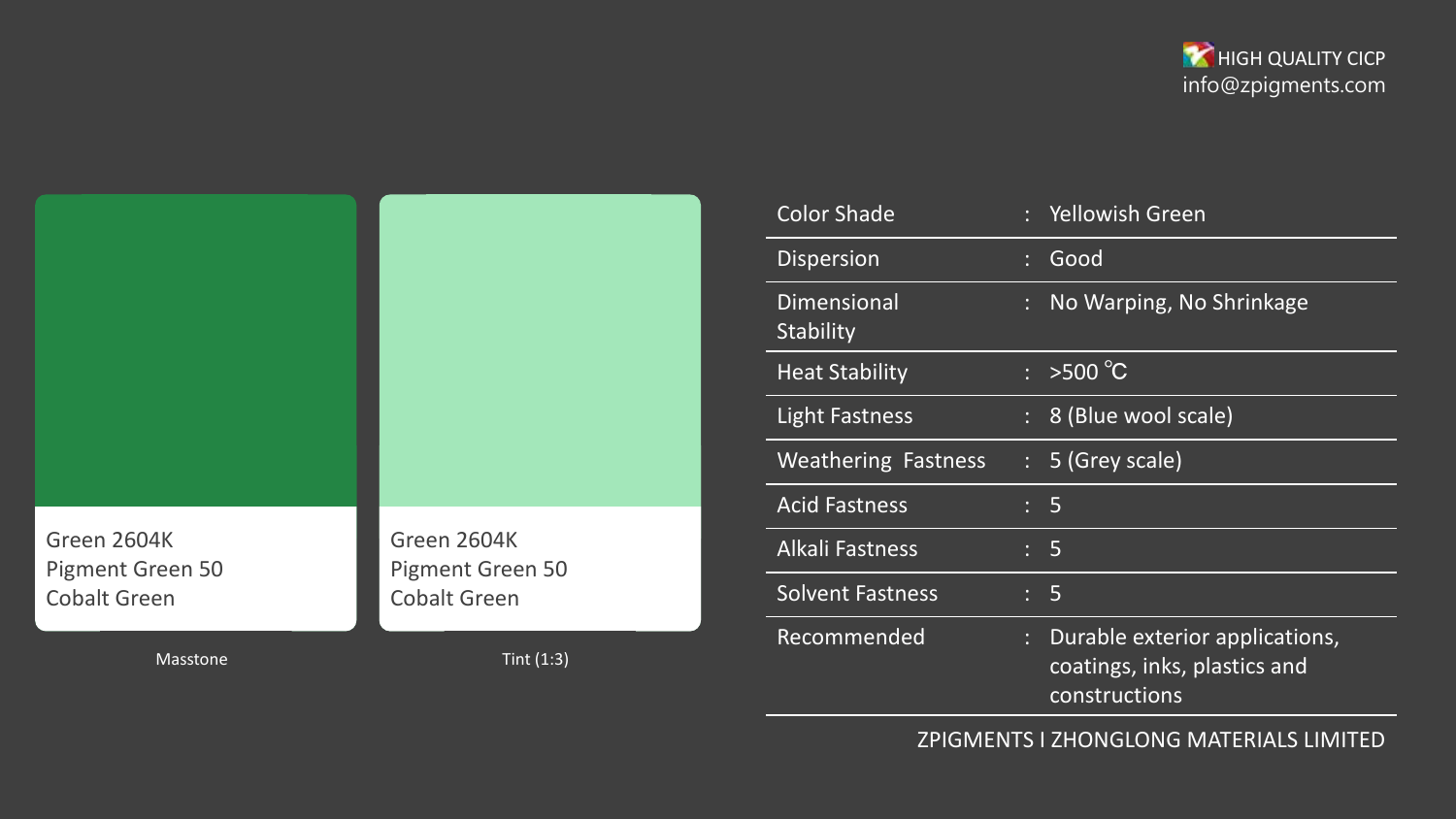



| <b>Color Shade</b>              |    | <b>Greenish Yellow</b>                                                          |
|---------------------------------|----|---------------------------------------------------------------------------------|
| <b>Dispersion</b>               |    | Good                                                                            |
| <b>Dimensional</b><br>Stability |    | No Warping, No Shrinkage                                                        |
| <b>Heat Stability</b>           |    | $\frac{1}{2}$ >500 °C                                                           |
| <b>Light Fastness</b>           |    | : 8 (Blue wool scale)                                                           |
| <b>Weathering Fastness</b>      |    | $: 5$ (Grey scale)                                                              |
| <b>Acid Fastness</b>            |    | : 5                                                                             |
| <b>Alkali Fastness</b>          |    | $\therefore$ 5                                                                  |
| <b>Solvent Fastness</b>         |    | : 5                                                                             |
| Recommended                     | t, | Durable exterior applications,<br>coatings, inks, plastics and<br>constructions |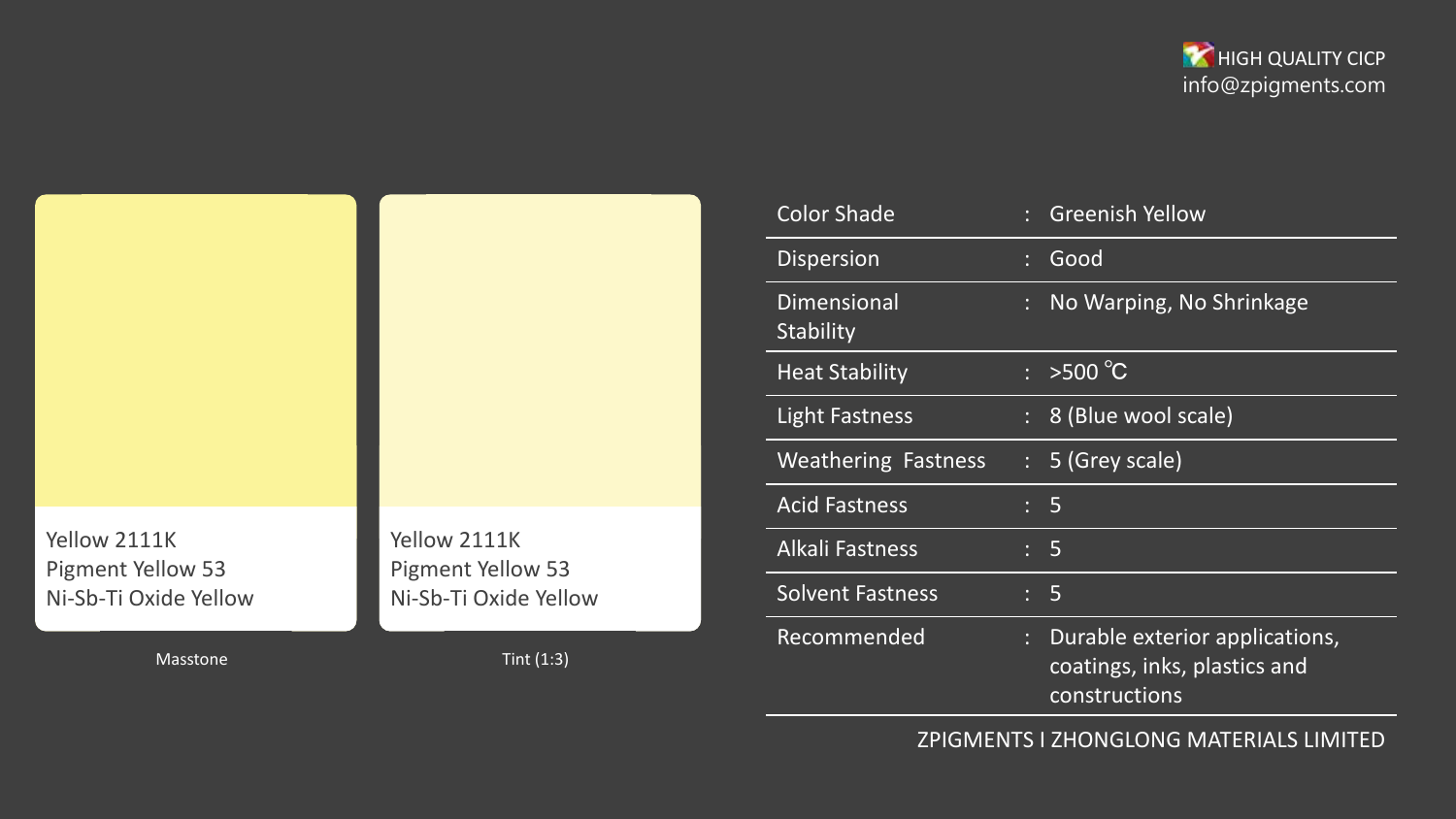



| <b>Color Shade</b>              | <b>Greenish Yellow</b>                                                          |  |
|---------------------------------|---------------------------------------------------------------------------------|--|
| <b>Dispersion</b>               | Good                                                                            |  |
| <b>Dimensional</b><br>Stability | No Warping, No Shrinkage                                                        |  |
| <b>Heat Stability</b>           | $: >500^{\circ}C$                                                               |  |
| <b>Light Fastness</b>           | : 8 (Blue wool scale)                                                           |  |
| <b>Weathering Fastness</b>      | $: 5$ (Grey scale)                                                              |  |
| <b>Acid Fastness</b>            | : 5                                                                             |  |
| <b>Alkali Fastness</b>          | : 5                                                                             |  |
| <b>Solvent Fastness</b>         | : 5                                                                             |  |
| Recommended                     | Durable exterior applications,<br>coatings, inks, plastics and<br>constructions |  |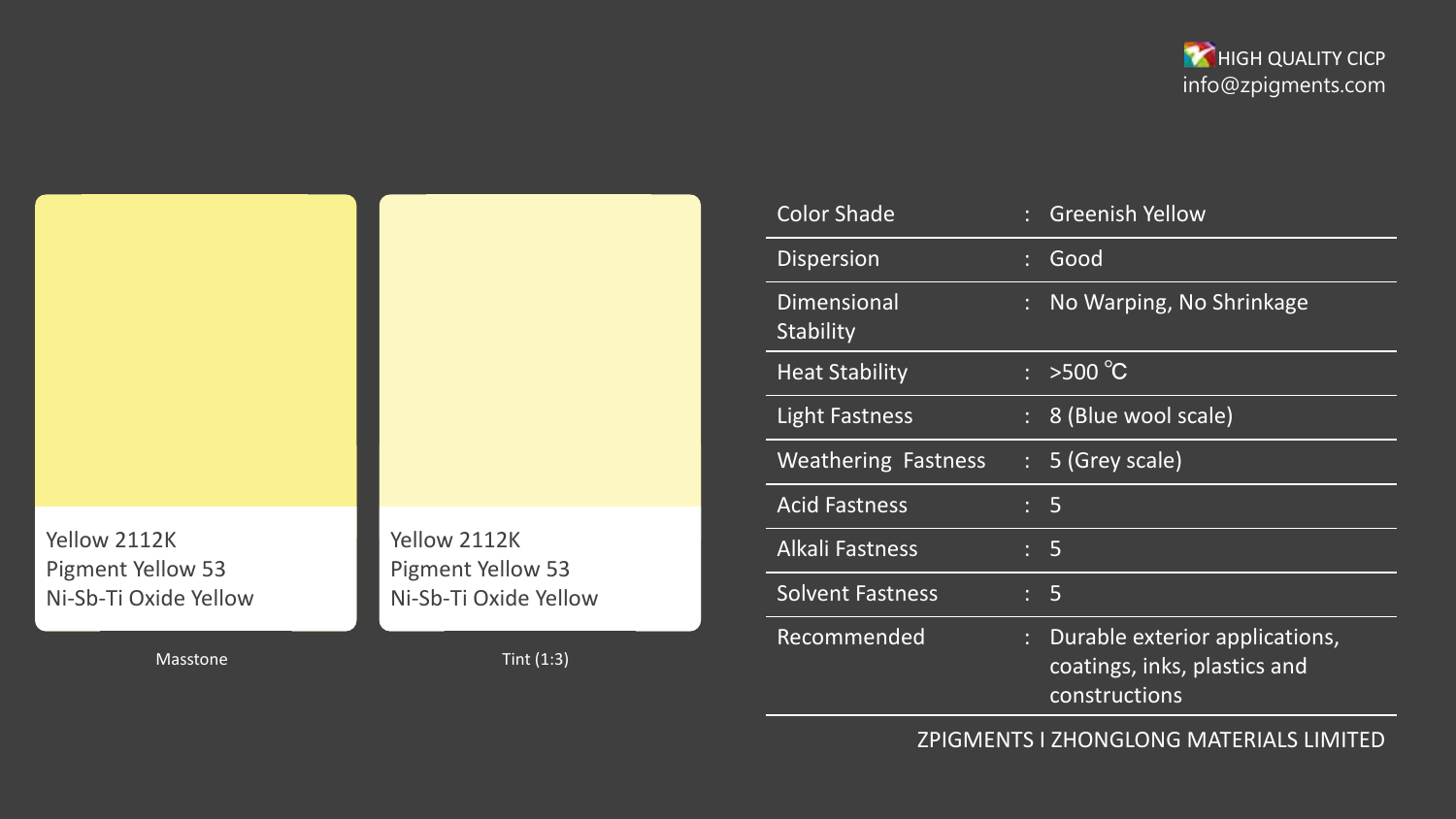



| <b>Color Shade</b>                     |                           | : Reddish Yellow                                                                |  |
|----------------------------------------|---------------------------|---------------------------------------------------------------------------------|--|
| <b>Dispersion</b>                      |                           | Good                                                                            |  |
| <b>Dimensional</b><br><b>Stability</b> |                           | No Warping, No Shrinkage                                                        |  |
| <b>Heat Stability</b>                  |                           | $\frac{1}{2}$ >500 °C                                                           |  |
| <b>Light Fastness</b>                  |                           | : 8 (Blue wool scale)                                                           |  |
| <b>Weathering Fastness</b>             |                           | $: 5$ (Grey scale)                                                              |  |
| <b>Acid Fastness</b>                   |                           | : 5                                                                             |  |
| <b>Alkali Fastness</b>                 |                           | : 5                                                                             |  |
| <b>Solvent Fastness</b>                |                           | : 5                                                                             |  |
| Recommended                            | $\mathbb{R}^{\mathbb{Z}}$ | Durable exterior applications,<br>coatings, inks, plastics and<br>constructions |  |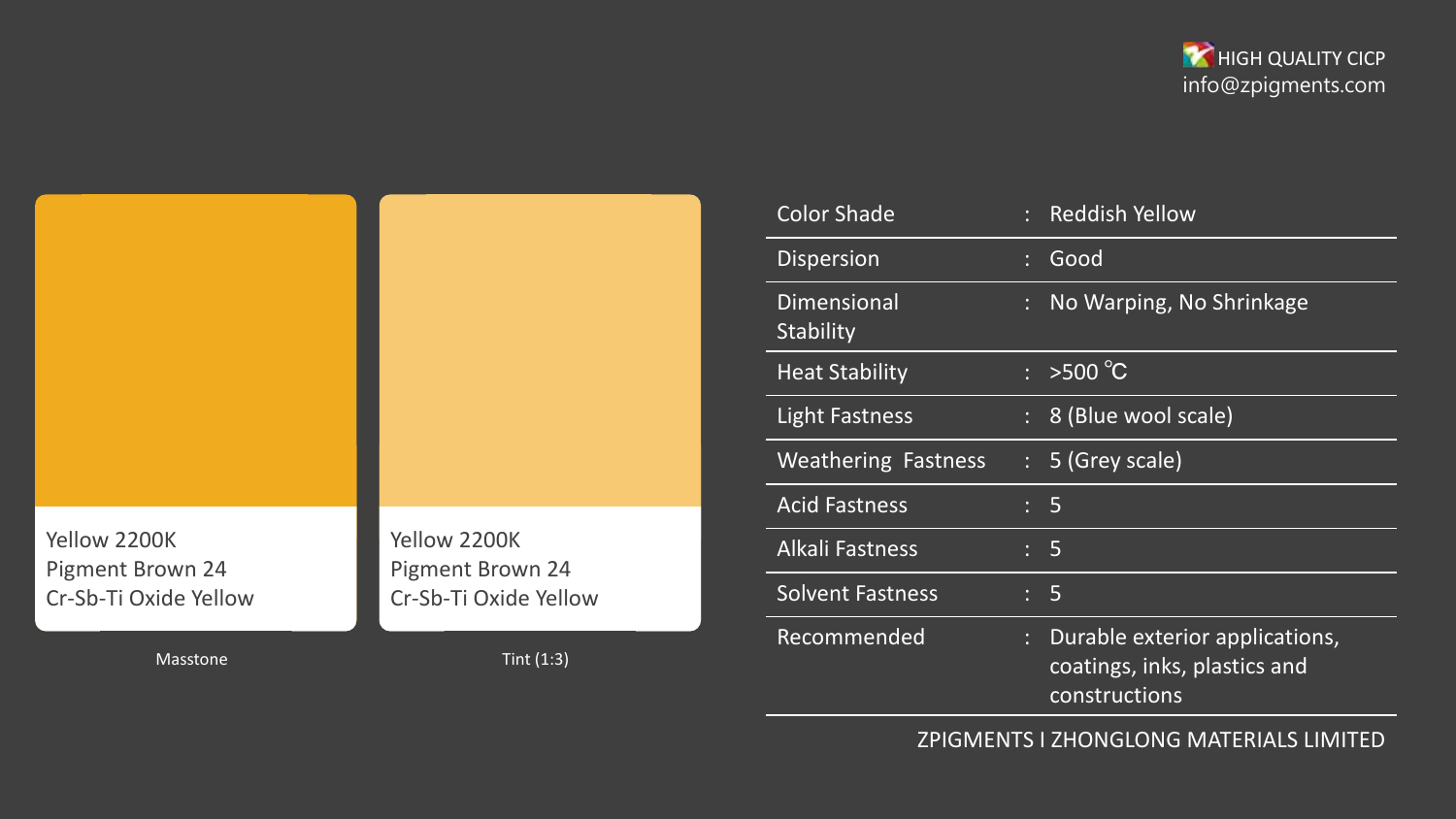



| <b>Color Shade</b>              |   | : Reddish Yellow                                                                |  |
|---------------------------------|---|---------------------------------------------------------------------------------|--|
| <b>Dispersion</b>               |   | Good                                                                            |  |
| <b>Dimensional</b><br>Stability |   | No Warping, No Shrinkage                                                        |  |
| <b>Heat Stability</b>           |   | $: >500^{\circ}C$                                                               |  |
| <b>Light Fastness</b>           |   | : 8 (Blue wool scale)                                                           |  |
| <b>Weathering Fastness</b>      |   | $: 5$ (Grey scale)                                                              |  |
| <b>Acid Fastness</b>            |   | : 5                                                                             |  |
| <b>Alkali Fastness</b>          |   | $\therefore$ 5                                                                  |  |
| <b>Solvent Fastness</b>         |   | : 5                                                                             |  |
| Recommended                     | ÷ | Durable exterior applications,<br>coatings, inks, plastics and<br>constructions |  |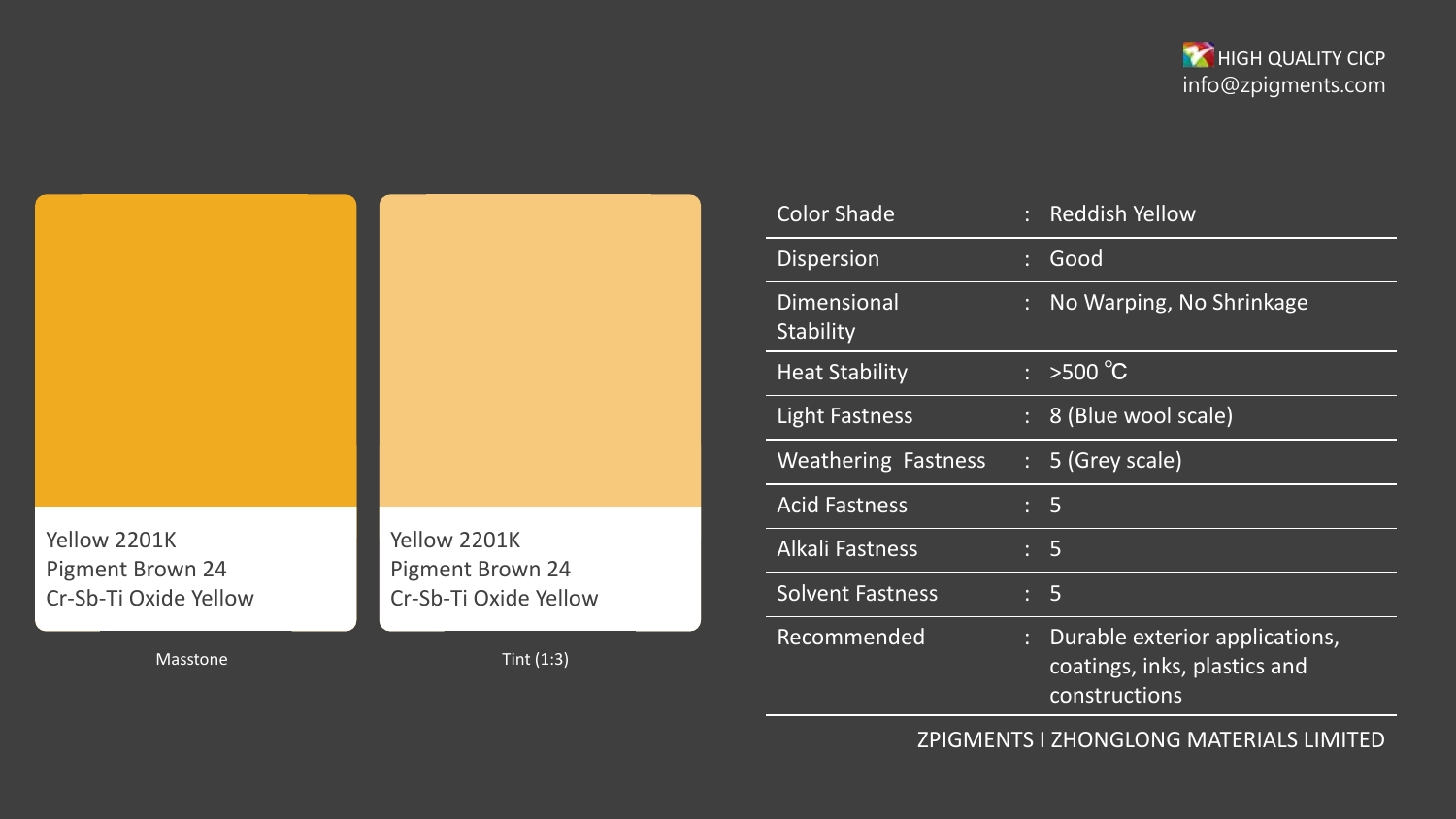



| <b>Color Shade</b>              |   | <b>Reddish Yellow</b>                                                           |  |
|---------------------------------|---|---------------------------------------------------------------------------------|--|
| <b>Dispersion</b>               |   | Good                                                                            |  |
| <b>Dimensional</b><br>Stability | ÷ | No Warping, No Shrinkage                                                        |  |
| <b>Heat Stability</b>           |   | $\frac{1}{2}$ > 500 °C                                                          |  |
| <b>Light Fastness</b>           |   | 8 (Blue wool scale)                                                             |  |
| <b>Weathering Fastness</b>      |   | $: 5$ (Grey scale)                                                              |  |
| <b>Acid Fastness</b>            |   | : 5                                                                             |  |
| <b>Alkali Fastness</b>          |   | : 5                                                                             |  |
| <b>Solvent Fastness</b>         |   | : 5                                                                             |  |
| Recommended                     |   | Durable exterior applications,<br>coatings, inks, plastics and<br>constructions |  |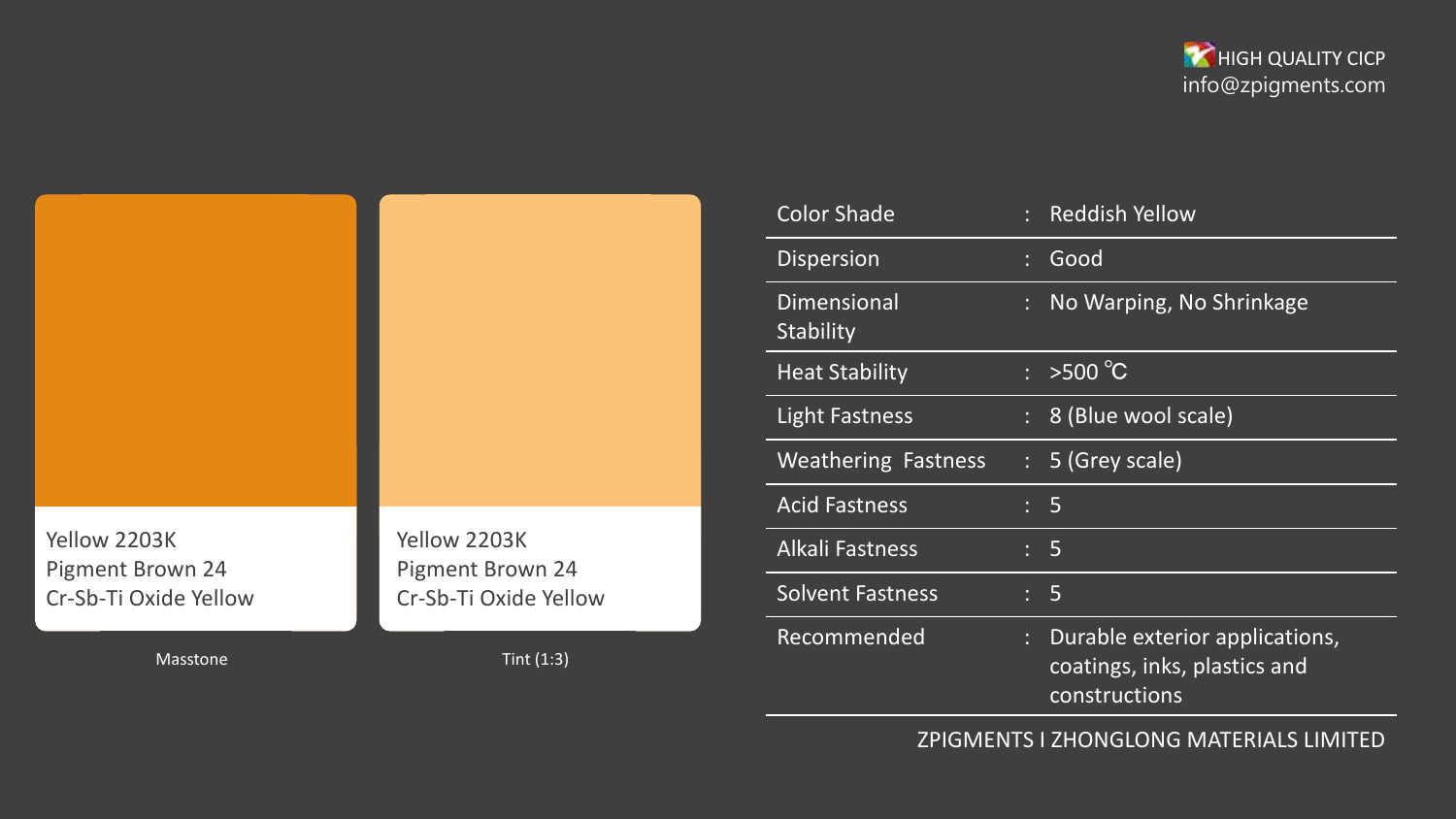



| <b>Color Shade</b>                     |                           | <b>Bluish Black</b>                                                                           |  |
|----------------------------------------|---------------------------|-----------------------------------------------------------------------------------------------|--|
| <b>Dispersion</b>                      |                           | Good                                                                                          |  |
| <b>Dimensional</b><br><b>Stability</b> |                           | No Warping, No Shrinkage                                                                      |  |
| <b>Heat Stability</b>                  | $\mathbb{R}^{\mathbb{Z}}$ | $>500^{\circ}$ C                                                                              |  |
| <b>Light Fastness</b>                  |                           | : 8 (Blue wool scale)                                                                         |  |
| <b>Weathering Fastness</b>             |                           | $: 5$ (Grey scale)                                                                            |  |
| <b>Acid Fastness</b>                   |                           | : 5                                                                                           |  |
| <b>Alkali Fastness</b>                 |                           | $\therefore$ 5                                                                                |  |
| <b>Solvent Fastness</b>                |                           | $\therefore$ 5                                                                                |  |
| Recommended                            |                           | Durable exterior applications,<br>stoving coatings, glass inks,<br>plastics and constructions |  |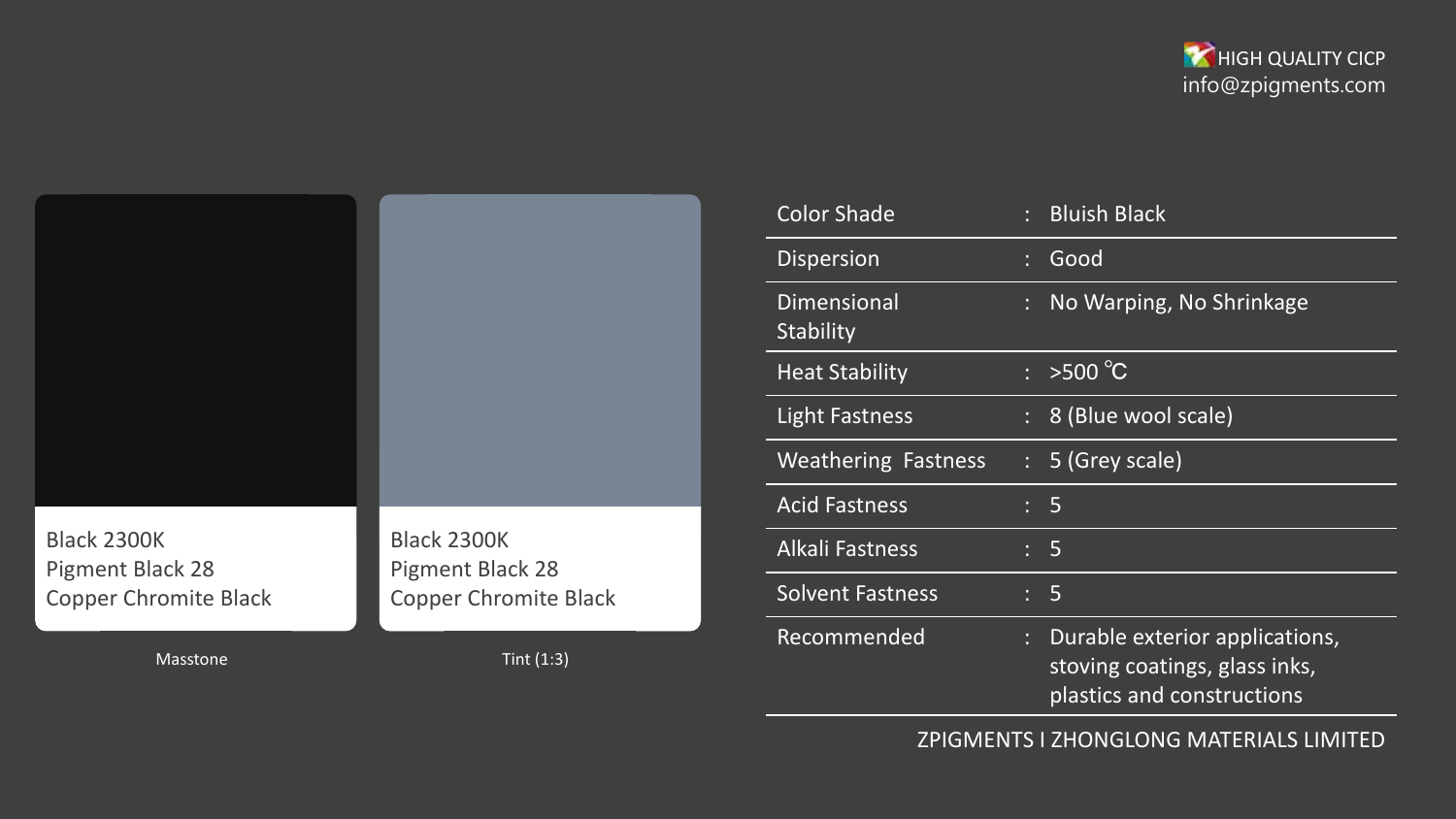



| <b>Color Shade</b>                     |                           | <b>Bluish Black</b>                                                                           |  |
|----------------------------------------|---------------------------|-----------------------------------------------------------------------------------------------|--|
| <b>Dispersion</b>                      |                           | Good                                                                                          |  |
| <b>Dimensional</b><br><b>Stability</b> |                           | No Warping, No Shrinkage                                                                      |  |
| <b>Heat Stability</b>                  |                           | $>500^{\circ}$ C                                                                              |  |
| <b>Light Fastness</b>                  |                           | : 8 (Blue wool scale)                                                                         |  |
| <b>Weathering Fastness</b>             |                           | $: 5$ (Grey scale)                                                                            |  |
| <b>Acid Fastness</b>                   |                           | : 5                                                                                           |  |
| <b>Alkali Fastness</b>                 |                           | : 5                                                                                           |  |
| <b>Solvent Fastness</b>                |                           | $\therefore$ 5                                                                                |  |
| Recommended                            | $\mathbb{R}^{\mathbb{Z}}$ | Durable exterior applications,<br>stoving coatings, glass inks,<br>plastics and constructions |  |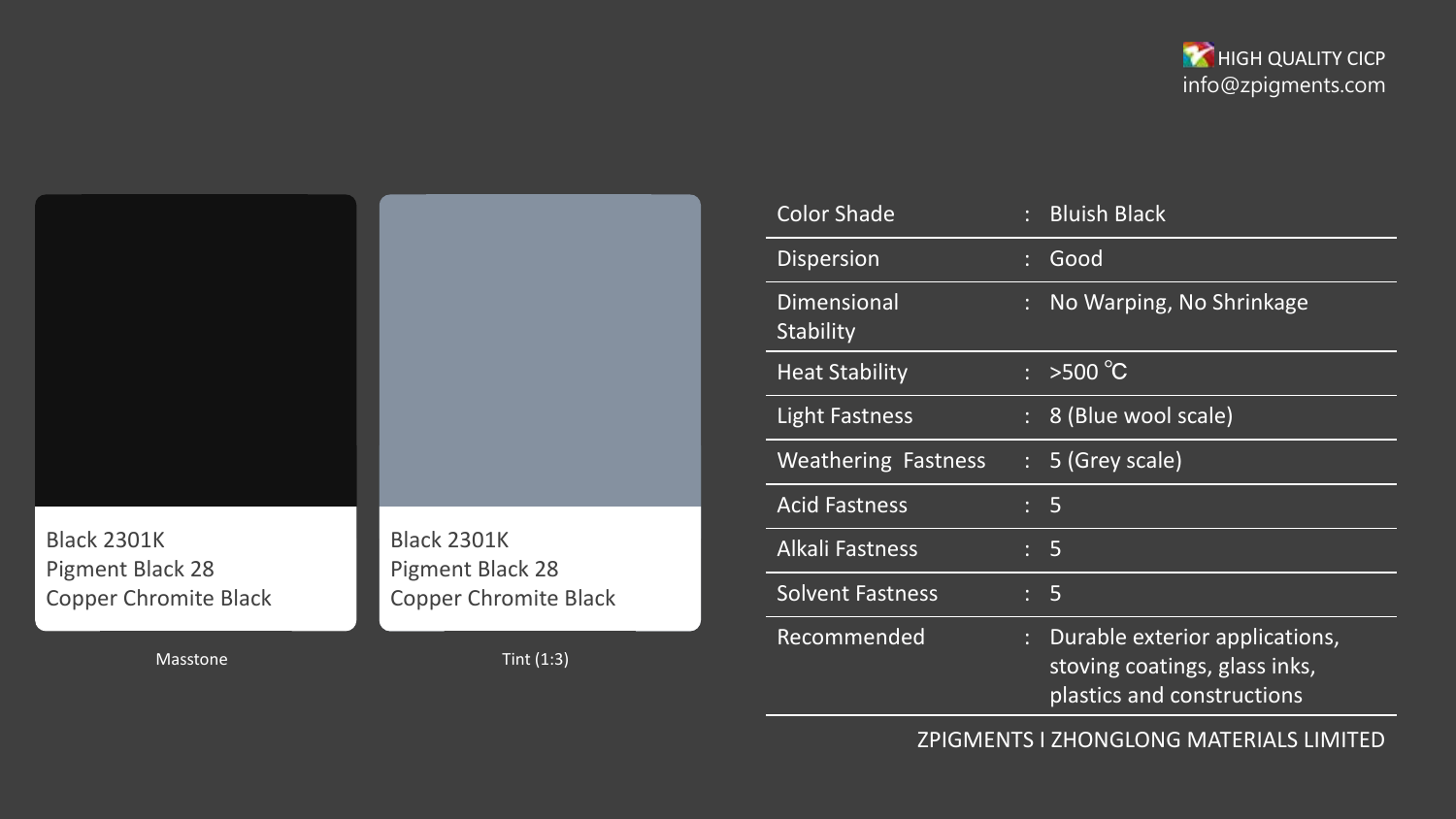



| <b>Color Shade</b>              | $\mathbb{R}^{\mathbb{Z}}$ | <b>Bluish Black</b>                                                                           |  |
|---------------------------------|---------------------------|-----------------------------------------------------------------------------------------------|--|
| <b>Dispersion</b>               |                           | Good                                                                                          |  |
| <b>Dimensional</b><br>Stability |                           | No Warping, No Shrinkage                                                                      |  |
| <b>Heat Stability</b>           |                           | $\frac{1}{2}$ >500 °C                                                                         |  |
| <b>Light Fastness</b>           |                           | : 8 (Blue wool scale)                                                                         |  |
| <b>Weathering Fastness</b>      |                           | $: 5$ (Grey scale)                                                                            |  |
| <b>Acid Fastness</b>            |                           | $\therefore$ 5                                                                                |  |
| <b>Alkali Fastness</b>          |                           | : 5                                                                                           |  |
| <b>Solvent Fastness</b>         |                           | $\therefore$ 5                                                                                |  |
| Recommended                     | ÷                         | Durable exterior applications,<br>stoving coatings, glass inks,<br>plastics and constructions |  |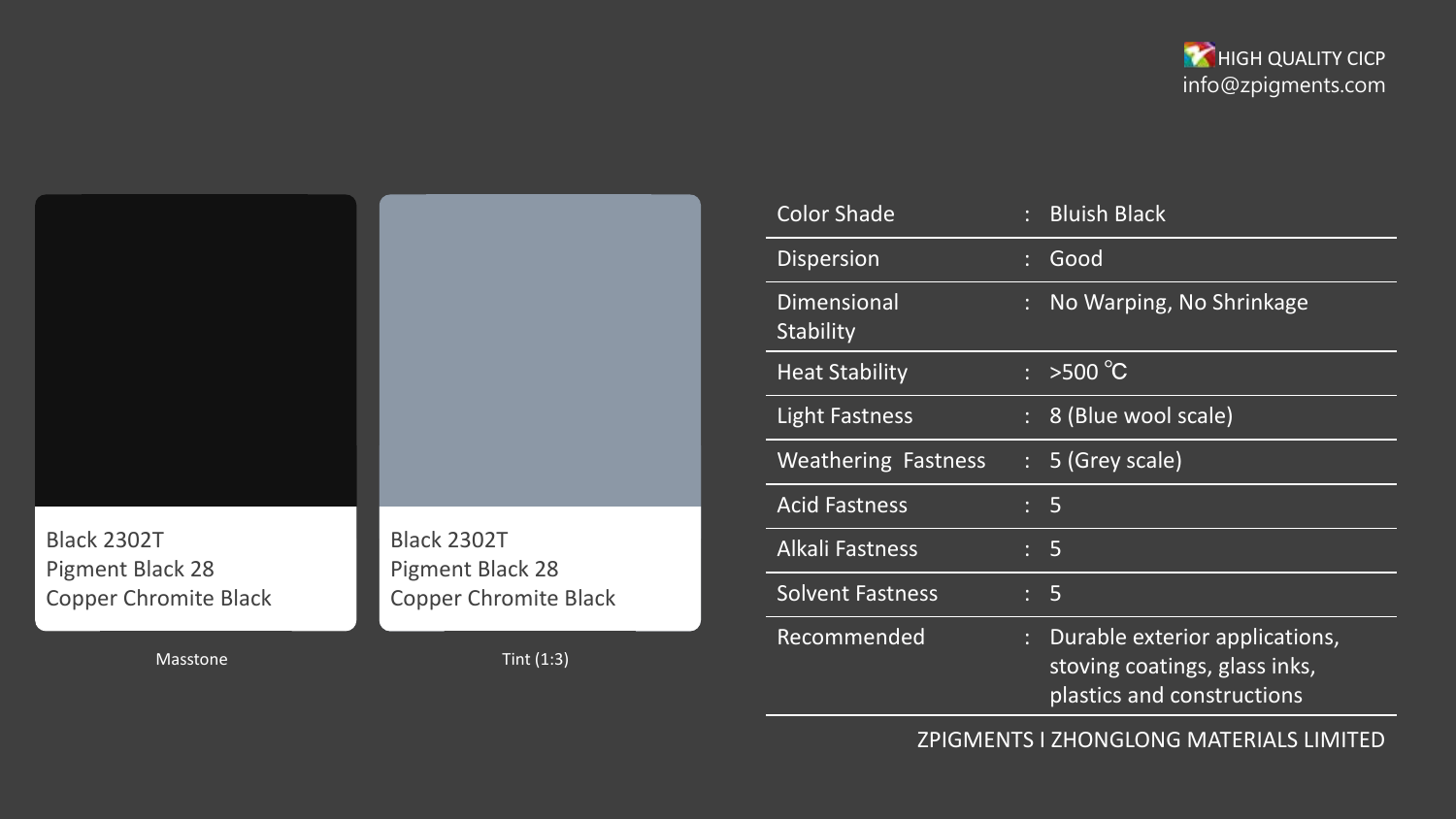



| <b>Color Shade</b>              |    | <b>Reddish brown</b>                                                            |  |
|---------------------------------|----|---------------------------------------------------------------------------------|--|
| <b>Dispersion</b>               |    | Good                                                                            |  |
| <b>Dimensional</b><br>Stability |    | No Warping, No Shrinkage                                                        |  |
| <b>Heat Stability</b>           | ÷  | $>500^{\circ}$ C                                                                |  |
| <b>Light Fastness</b>           | ÷. | 8 (Blue wool scale)                                                             |  |
| <b>Weathering Fastness</b>      |    | $: 5$ (Grey scale)                                                              |  |
| <b>Acid Fastness</b>            |    | : 5                                                                             |  |
| <b>Alkali Fastness</b>          |    | $\therefore$ 5                                                                  |  |
| <b>Solvent Fastness</b>         |    | : 5                                                                             |  |
| Recommended                     | t  | Durable exterior applications,<br>coatings, inks, plastics and<br>constructions |  |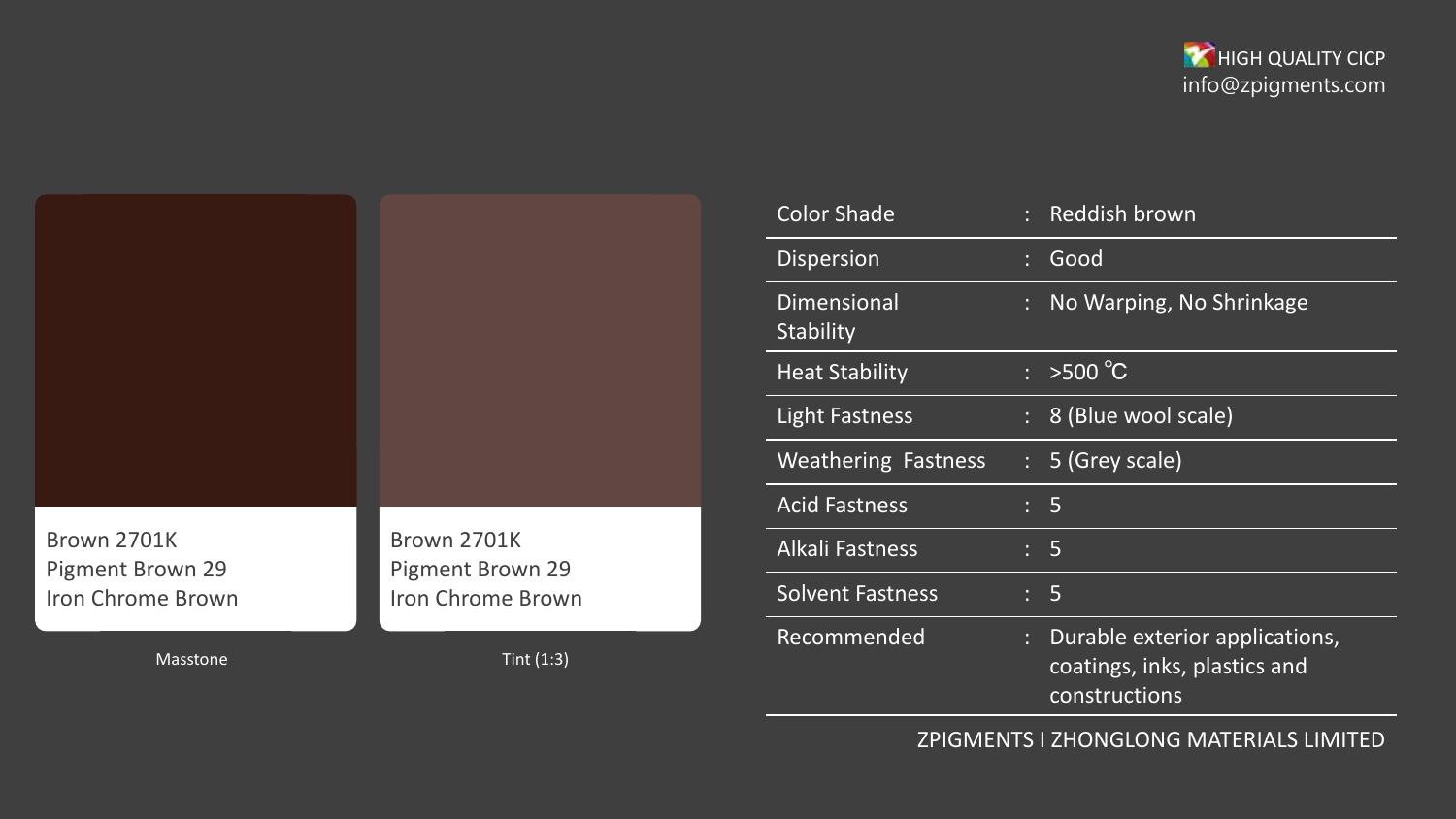



| <b>Color Shade</b>              |                           | : Bluish Black                                                                  |  |
|---------------------------------|---------------------------|---------------------------------------------------------------------------------|--|
| <b>Dispersion</b>               |                           | Good                                                                            |  |
| <b>Dimensional</b><br>Stability |                           | No Warping, No Shrinkage                                                        |  |
| <b>Heat Stability</b>           | $\mathbb{R}^{\mathbb{Z}}$ | $>500^{\circ}$ C                                                                |  |
| <b>Light Fastness</b>           |                           | : 8 (Blue wool scale)                                                           |  |
| <b>Weathering Fastness</b>      |                           | $: 5$ (Grey scale)                                                              |  |
| <b>Acid Fastness</b>            |                           | $\therefore$ 5                                                                  |  |
| <b>Alkali Fastness</b>          |                           | $\therefore$ 5                                                                  |  |
| <b>Solvent Fastness</b>         |                           | $\therefore$ 5                                                                  |  |
| Recommended                     | t.                        | Durable exterior applications,<br>coatings, inks, plastics and<br>constructions |  |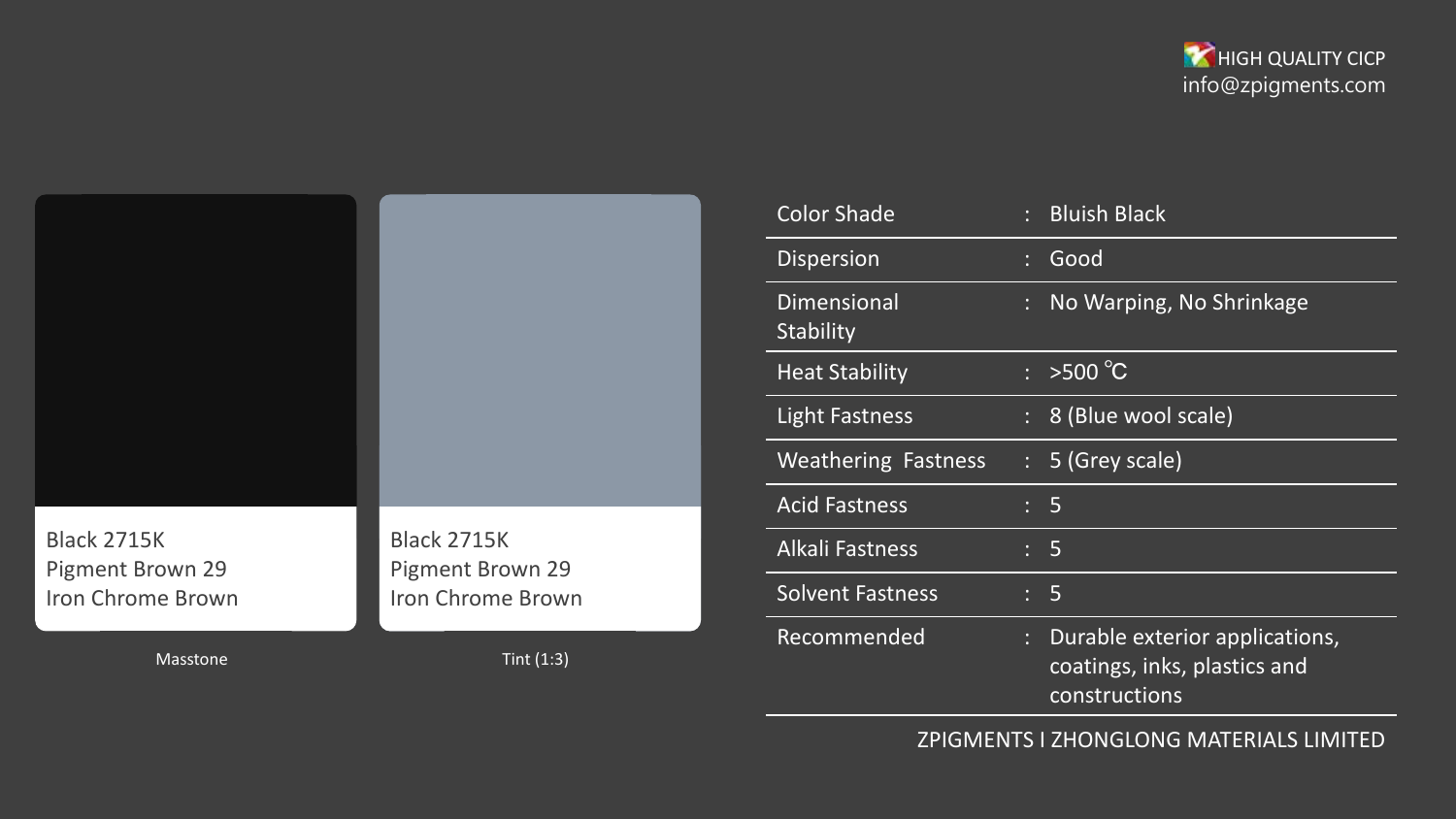



| <b>Color Shade</b>              |                           | : Bluish Black                                                                                        |  |
|---------------------------------|---------------------------|-------------------------------------------------------------------------------------------------------|--|
| <b>Dispersion</b>               |                           | Good                                                                                                  |  |
| <b>Dimensional</b><br>Stability |                           | No Warping, No Shrinkage                                                                              |  |
| <b>Heat Stability</b>           | $\mathbb{R}^{\mathbb{Z}}$ | $>500^{\circ}$ C                                                                                      |  |
| <b>Light Fastness</b>           |                           | : 8 (Blue wool scale)                                                                                 |  |
| <b>Weathering Fastness</b>      |                           | $: 5$ (Grey scale)                                                                                    |  |
| <b>Acid Fastness</b>            |                           | : 5                                                                                                   |  |
| <b>Alkali Fastness</b>          |                           | $\therefore$ 5                                                                                        |  |
| <b>Solvent Fastness</b>         |                           | : 5                                                                                                   |  |
| Recommended                     |                           | Durable exterior applications,<br>coatings, inks, plastics (except<br>PP/rigid PVC) and constructions |  |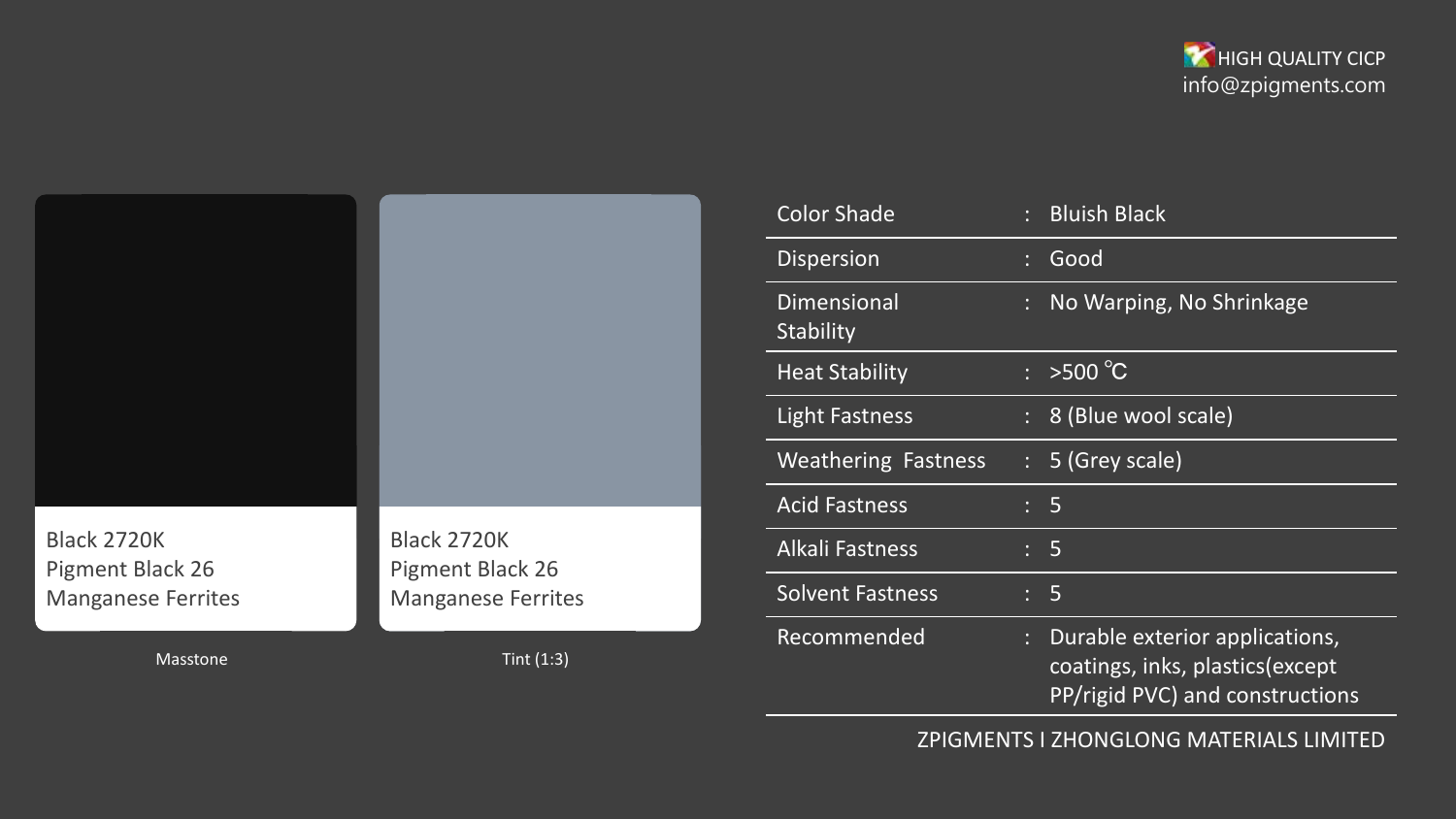



| <b>Color Shade</b>         |    | <b>Reddish Yellow</b>                                                     |
|----------------------------|----|---------------------------------------------------------------------------|
| <b>Dispersion</b>          |    | Good                                                                      |
| Dimensional<br>Stability   |    | No Warping, No Shrinkage                                                  |
| <b>Heat Stability</b>      | ÷. | 300 °C                                                                    |
| <b>Light Fastness</b>      |    | : 8 (Blue wool scale)                                                     |
| <b>Weathering Fastness</b> |    | $: 5$ (Grey scale)                                                        |
| <b>Acid Fastness</b>       |    | : 5                                                                       |
| <b>Alkali Fastness</b>     |    | : 5                                                                       |
| <b>Solvent Fastness</b>    |    | : 5                                                                       |
| Recommended                |    | Durable exterior applications,<br>coatings, plastics and<br>constructions |